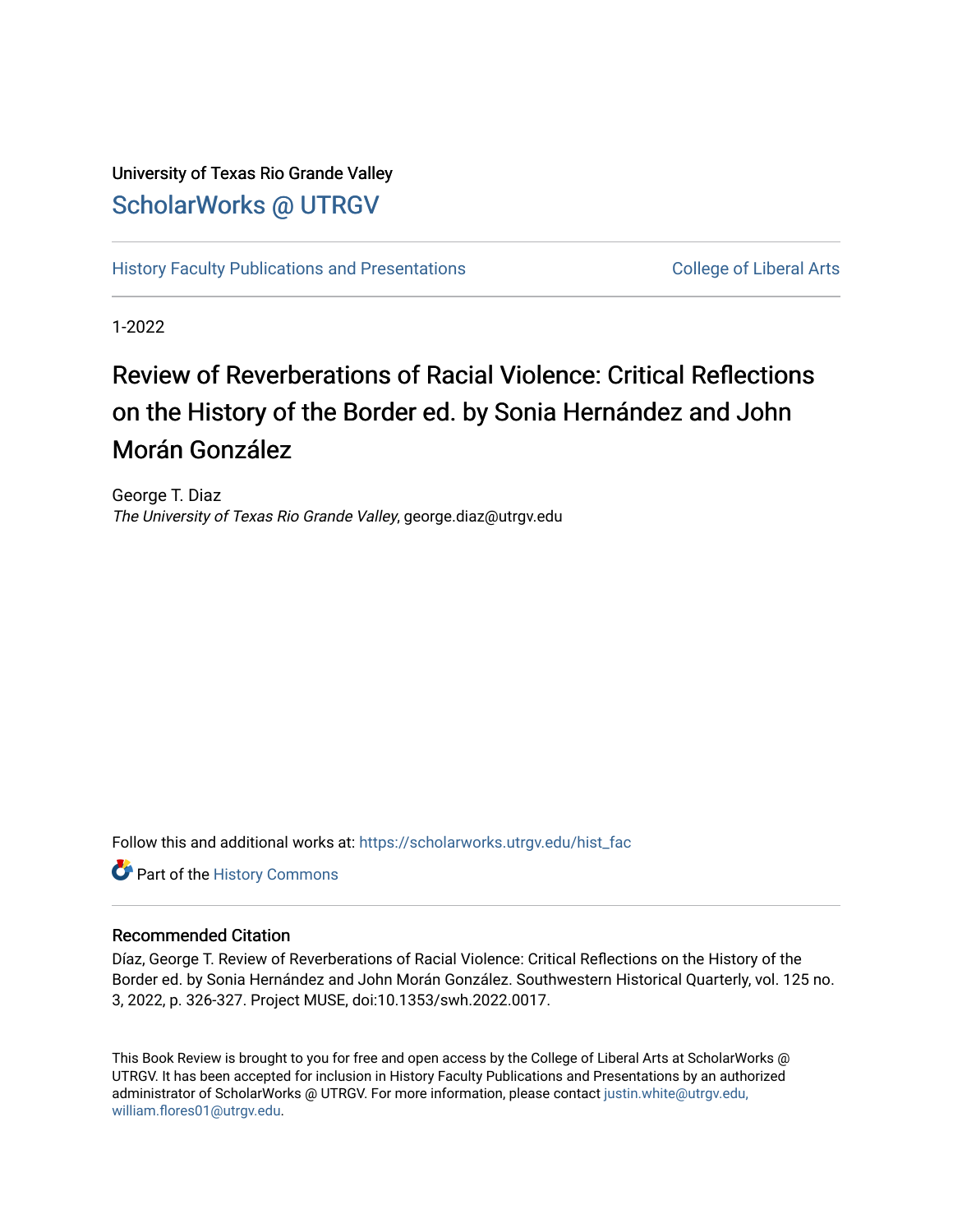One of Hamilton's major claims is that the contemporary information state can trace its roots to the CPI. Such a view neglects how the CPI represented the end of one age as much as the beginning of a new one. Creel relied on established technologies such as the telegraph, the printing press, and progressive ideas long baked into American political culture. Radio would soon revolutionize political communication in the 1920s, casting aside CPI hallmarks such as the four-minute men. Normalcy rather than Wilsonian idealism would dominate the ensuing decade of national politics. Censorship would be a longer-lasting legacy, particularly in relation to World War II; George Roeder's *The Censored War* (Yale University Press, 1993) would pair well with *Manipulating the Masses* on any academic reading list. However, censorship was nothing new in 1917, whereas the failure of governments to control information and their success in manufacturing consent in later wars, whether Vietnam in the 1960s or Iraq in the 2000s, suggest more change than continuity since the Great War. Ultimately, this reader finds Creel to have more in common with Edwin Stanton than Karl Rove.

Finally, the absence of Texas from Hamilton's story is a shame. The Texas State Council of Defense worked with the CPI and other federal entities to mobilize speakers, organize liberty loan drives, and break opposition to the war. Wilson's postmaster general, Albert Sidney Burleson, played a vital role in war-time censorship of the mails, while Edward House was Wilson's right-hand man in both Washington and Paris. Both House and Burleson were Texans, and the whole state was deeply animated and divided by the war. Given the role that Texas and other border states played in drawing America into conflict with Germany—most sensationally in the intrigue and outrage that stemmed from the Zimmermann Telegram—the omission of the Lone Star State feels like a missed opportunity. Nevertheless, Hamilton has contributed a superb tome that helps to map a fascinating and forgotten history. He has provided historians with the most significant book available on the CPI, and it will no doubt inspire future studies.

*University of Texas at Austin* BEN WRIGHT

*Reverberations of Racial Violence: Critical Reflections on the History of the Border.*  Edited by Sonia Hernández and John Morán González. (Austin: University of Texas Press, 2021. Pp. 310. Notes, index.)

This excellent collection of essays examines the role of state-sponsored violence against ethnic Mexicans in Texas. In particular, Sonia Hernández and John Morán González consider Texas Ranger and vigilante attacks in the Rio Grande borderlands during the 1910s. While other books